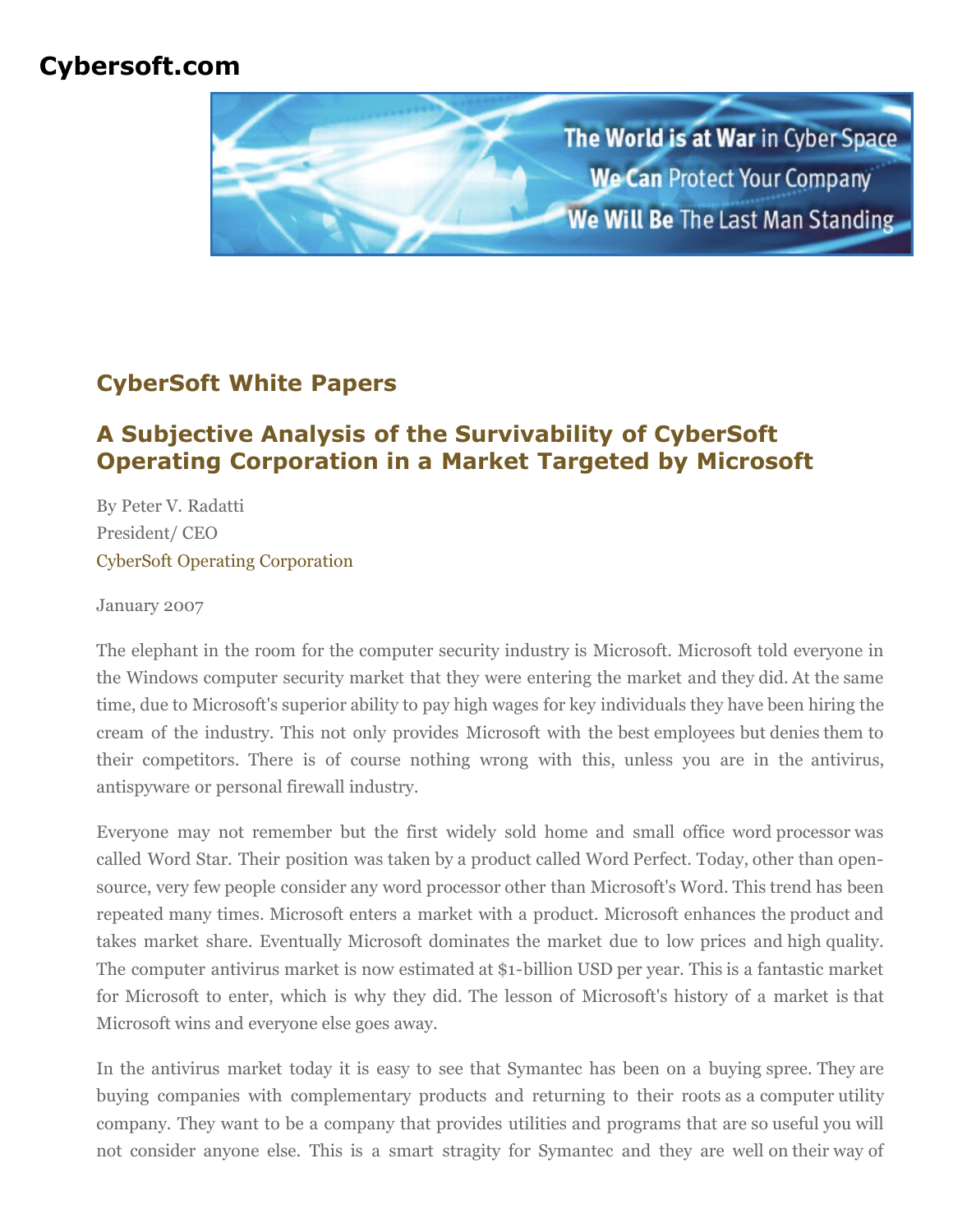accomplishing this. At the same time, none of these programs is the cash cow that their antivirus products are.

As the antivirus market becomes dominated by Microsoft other antivirus vendors will have to consider what to do with their antivirus business unit. Almost everyone's antivirus business units are labor intensive and require highly skilled people who are hard to find. As Microsoft hires more of these people they will become very hard to replace. Eventually it will not be possible to maintain a large antivirus staff. Diminishing market share, loss of key personnel, difficulty in locating replacement staff all adds up to long term disaster. Of course, the industry knows this and is doing what they can to overcome this problem. In the case of Symantec their moves are visible. In the case of McAfee, Trend, F-Prot, Computer Associates, Sofphus and others their reaction is hard to see.

Many of the traditional antivirus vendors have entered the \*NIX marketplace (Unix, Linux, MacOS). The Unix marketplace is small compared to the Windows market and is getting smaller. It is not big enough to sustain them. They have also entered the Linux market place. The Linux market is still a work in progress. Since Linux is free and most products, including ClamAV antivirus, are free most Linux users do not choose to purchase software products. It is against the spirit of the Linux market. In addition, there has been a great deal of uncertainly in the Linux market. The Free Software Foundation's new GNU license may make many software packages uncertain in a commercial market. Then there are the patent fights. Finally, Linux is not as good as Unix. There are memory management issues in addition to a lack of services such as STREAMS and serious issues with it's implementation of NFS (Network File System). Linux is viewed as not ready for high production commercial server markets. This may or may not be true but it is keeping the people who will pay for software from fully adopting Linux. The Macintosh market while increasing in size is too small to sustain the traditional antivirus vendors. What this means is there is no replacement for the Windows marketplace for the traditional antivirus vendors. Small antivirus vendors may survive but large antivirus vendors need a new stragity. What that stragity will be is uncertain.

#### **Quick Synopsis**

- 1. Market share is decreasing for traditional antivirus companies in the Windows market.
- 2. Key personnel are being cherry picked and there is no chance of getting them back.
- 3. It is very hard to replace key personnel.
- 4. The overhead in operating an antivirus business unit is high
- 5. Markets other than Windows are not big enough to allow the large antivirus companies to survive.

While this looks bleak, it may not be. It really is too early to understand what will happen. History indicates what may happen but then all of the players know this history. It will not be a surprise to anyone.

Since you are reading this paper, you are either a CyberSoft customer or considering becoming a CyberSoft customer. In that case, you very specifically want to know how this will affect your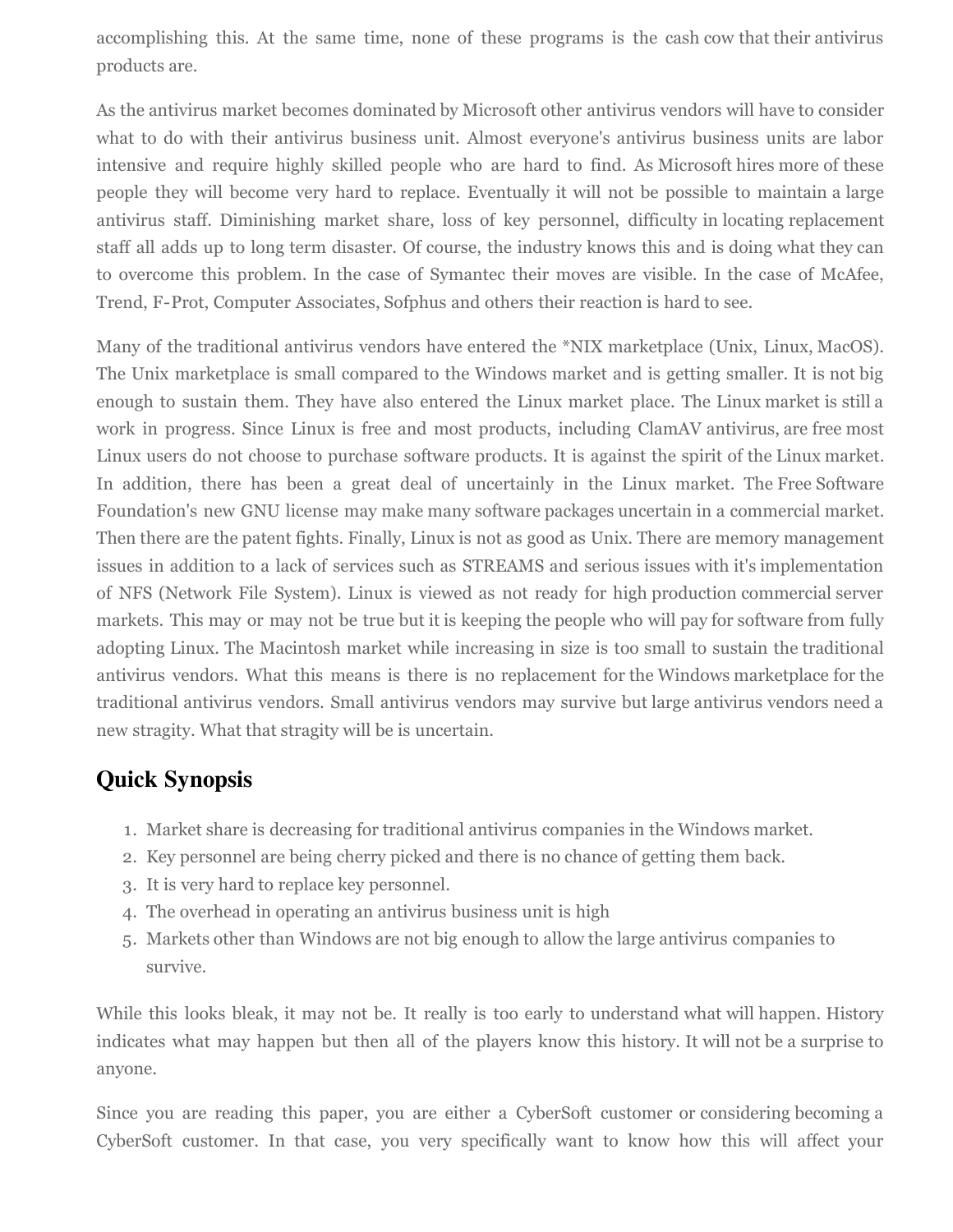investment in CyberSoft products. The short answer is, no effect. Your investment in CyberSoft technology is safe. While these market trends may be painful they will not harm CyberSoft. We will survive and continue to provide updates and upgrades to our products. Lets examine why.

### 1. **Market share is decreasing for traditional antivirus companies in the Windows market.**

This is only true if you are in the Microsoft Windows antivirus market. CyberSoft does not have any Windows products. We are not in the Windows market and it's decreasing marketshare will not bother us.

2. **Key personnel are being cherry picked and there is no chance of getting them back.**

Microsoft has not cherry picked any CyberSoft personnel. Why would they when our employees do not work on the Windows platform? Microsoft wants antivirus people that understands Windows, not \*NIX.

3. **It is very hard to replace key personnel.**

This is not a problem for CyberSoft. Our technology is very different than all of the other antivirus vendors. It is why CyberSoft is normally the first in the industry to publish a "signature" for a new attack. CyberSoft is able to teach computer skilled people how to be virus analysts. We will not have a problem finding personnel because our superior technology broadens the available pool of personnel for us. This is not true of anyone else in the industry, including Microsoft. Since the available pool of traditional antivirus personnel is so small this may in fact slow Microsoft's reach into the market.

#### 4. **The overhead in operating an antivirus business unit is high**

Yes, that is true but not for CyberSoft. Our ability to increase the base of available personnel that can do virus analysis allows us to keep our costs inline with our income. Since we have no income from the Microsoft market we do not expect a decrease in our income from Microsoft taking market share.

5. **Markets other than Windows are not big enough to allow large antivirus companies to survive.**

This may be true. It is subjective since no one can know. Fortunately, CyberSoft never entered the Windows market and never grew an overhead that exceed the \*NIX market. We are quite comfortable.

### **What is the future for CyberSoft?**

CyberSoft is aggressively bringing new products to market in addition to our normal pace of continued product improvement. Our existing products are normally obseleted by new versions of the same products, not by competitors products. Maintenance and Support customers get all updates, upgrades and support at no additional cost. Our customers are always getting new state of the art programs. In addition, CyberSoft will be releasing new products in 2007 that will broaden our ability to service our customers. These new products will remain in the \*NIX market. There is also one interesting side effect of our market that we have noticed. While we operate on \*NIX servers some of